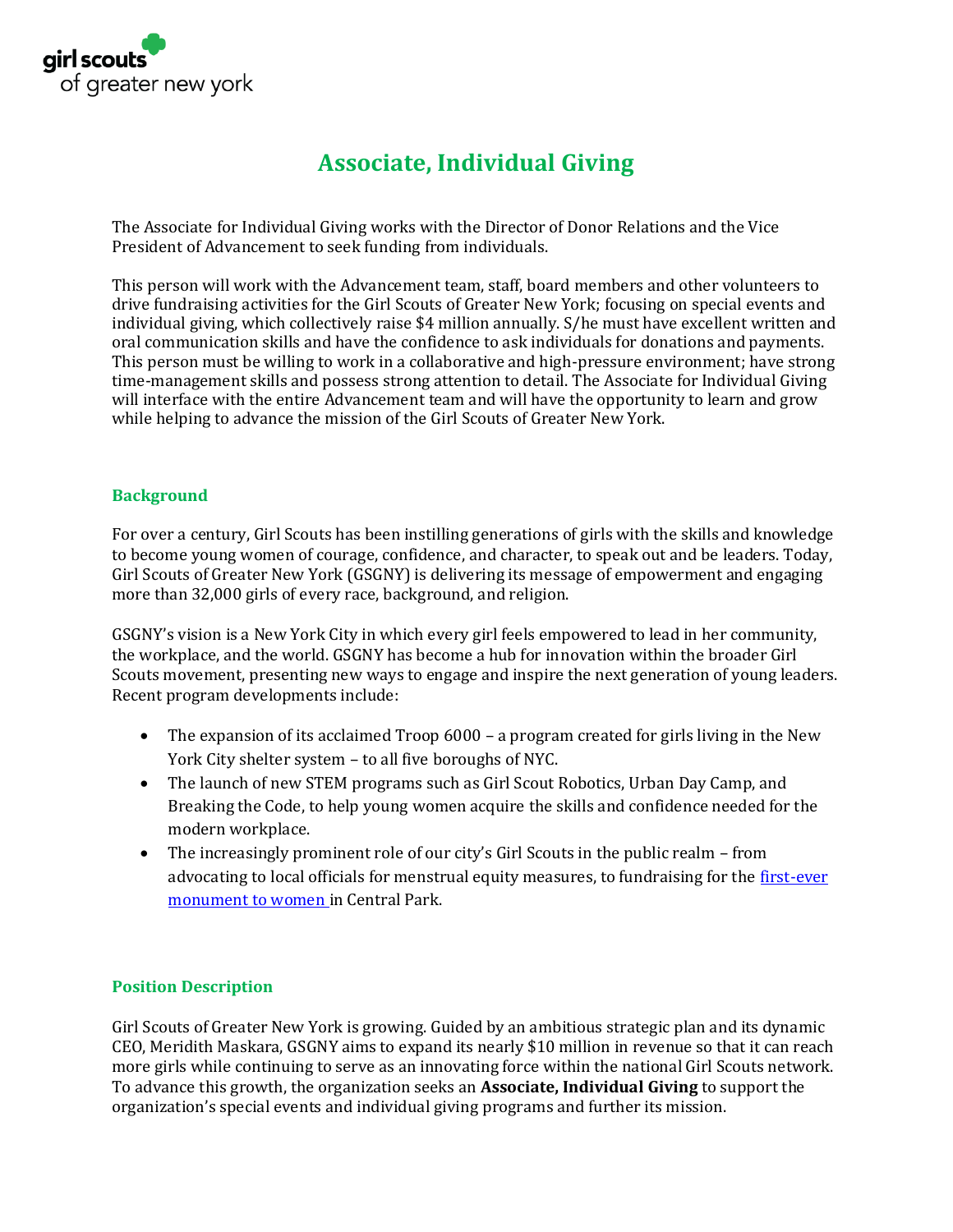The Associate for Individual Giving works with the Director of Donor Relations and the Vice President of Advancement to seek funding from individuals.

This person will work with the Advancement team, staff, board members and other volunteers to drive fundraising activities for the Girl Scouts of Greater New York; focusing on special events and individual giving, which collectively raise \$4 million annually. S/he must have excellent written and oral communication skills and have the confidence to ask individuals for donations and payments. This person must be willing to work in a collaborative and high-pressure environment; have strong time-management skills and possess strong attention to detail. The Associate for Individual Giving will interface with the entire Advancement team and will have the opportunity to learn and grow while helping to advance the mission of the Girl Scouts of Greater New York.

## **RESPONSIBILITIES:**

#### *Individual Giving:*

- Work with the Director of Donor Relations to grow the individual fundraising program to deepen partnerships and financial support for the organization.
- Support the growth of our "Friendship Circle" all gifts under \$1,000. This includes but is not limited to drafting appeals, thank you letters, creating outreach and stewardship pieces, and content for social media.
- Manage the New York Road Runners charity fundraising initiative and support participants.
- Assist the Director of Donor Relations with preparing for meetings with donors and attending meetings when needed, helping to communicate the mission of GSGNY, and entering notes into Blackbaud Raiser's Edge NXT.
- Support the development of a robust pipeline of prospective donors and honorees by conducting research, creating donor profiles, and using donor research tools to identify and cultivate donors.
- Collaborate with the Advancement team and other staff members to complete fundraising and cultivation events and assist with site visits.
- Act as the primary backup to the Advancement Coordinator for gift processing, including data entry, reporting, donor acknowledgment letters and recognition.
- Support Special Events such as Woman of Distinction, Gala, Cookies & Cocktails, etc.
- Perform other duties as assigned.

# **QUALIFICATIONS:**

- Minimum of 2-3 years experience in fundraising, including planning and implementing fundraising events.
- Evidence of excellent verbal, interpersonal, and written communication skills.
- Computer literate, with proficiency in Microsoft Office suite.
- Raiser's Edge experience a plus.
- Ability to identify, analyze, and solve problems.
- Commitment to excellence and to providing strong customer service when interfacing with donors, volunteers, and staff members.
- Demonstrated organizational skills with strong attention to-detail and time management.
- College degree required.
- Subscribe to the beliefs and principles of the Girl Scout movement.